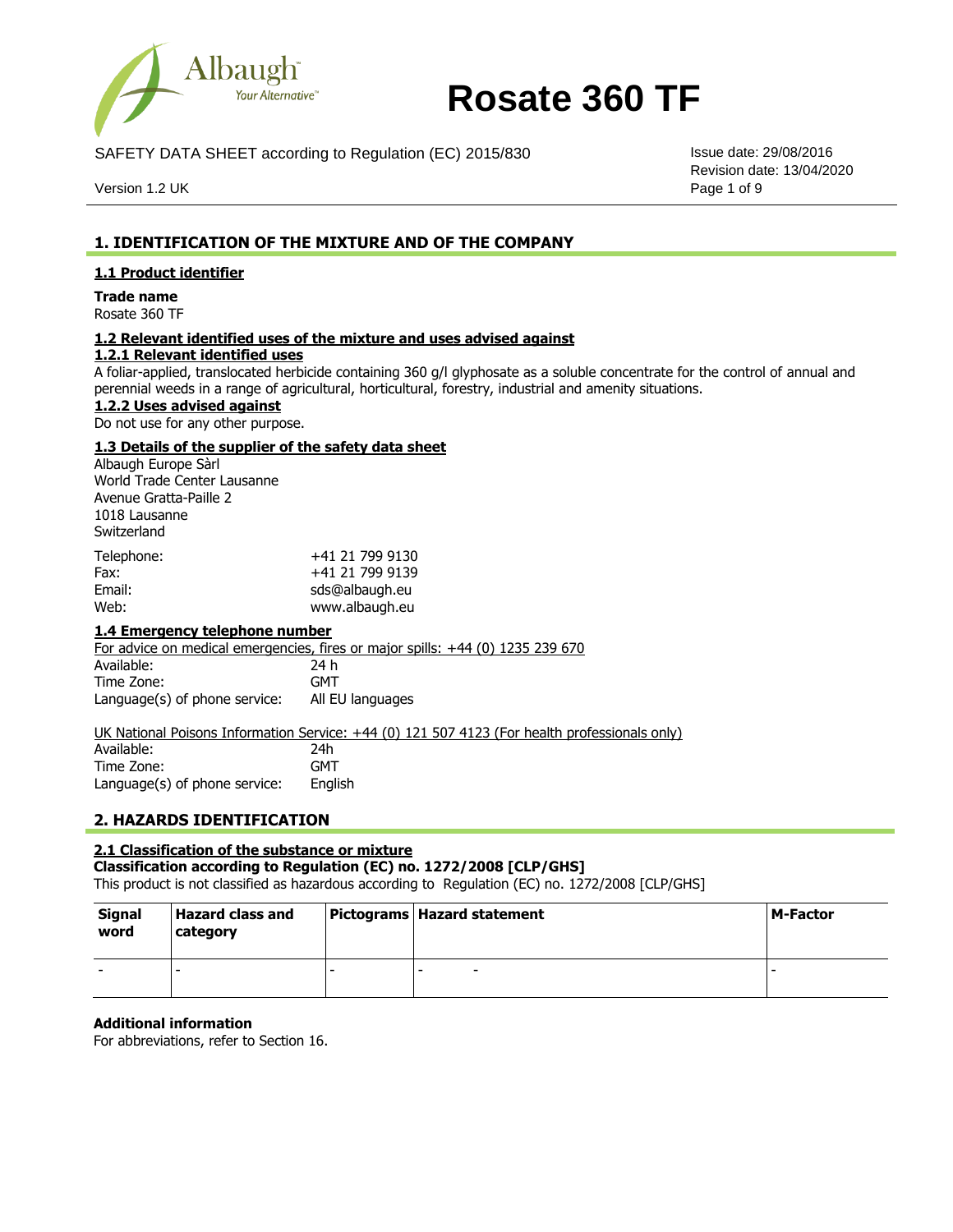

SAFETY DATA SHEET according to Regulation (EC) 2015/830 Issue date: 29/08/2016

Version 1.2 UK Page 2 of 9

Revision date: 13/04/2020

| 2.2 Label elements<br>Labelling according to Regulation (EC) no. 1272/2008 [CLP/GHS]<br>Hazard pictograms:<br>None |                                                                                                                                                                                                                                                                                                                                                                                                                                                                   |  |  |
|--------------------------------------------------------------------------------------------------------------------|-------------------------------------------------------------------------------------------------------------------------------------------------------------------------------------------------------------------------------------------------------------------------------------------------------------------------------------------------------------------------------------------------------------------------------------------------------------------|--|--|
| Signal Word:<br>None                                                                                               |                                                                                                                                                                                                                                                                                                                                                                                                                                                                   |  |  |
| Hazard Statements:<br>None                                                                                         |                                                                                                                                                                                                                                                                                                                                                                                                                                                                   |  |  |
| Precautionary Statements:                                                                                          |                                                                                                                                                                                                                                                                                                                                                                                                                                                                   |  |  |
| General:                                                                                                           | P102: Keep out of reach of children.                                                                                                                                                                                                                                                                                                                                                                                                                              |  |  |
| Prevention:                                                                                                        | P261: Avoid breathing spray.                                                                                                                                                                                                                                                                                                                                                                                                                                      |  |  |
| Response:                                                                                                          | P270: Do not eat, drink or smoke when using this product.<br>P280: Wear protective gloves/protective clothing/eye protection/face protection.<br>P301 +P310: IF SWALLOWED: Immediately call a POISON CENTER or doctor/physician.<br>P302 +P350: IF ON SKIN: Gently wash with plenty of soap and water.<br>P305 + P351 + P338: IF IN EYES: Rinse cautiously with water for several minutes. Remove contact lenses,<br>if present and easy to do. Continue rinsing. |  |  |
| Storage:                                                                                                           |                                                                                                                                                                                                                                                                                                                                                                                                                                                                   |  |  |
| Disposal:                                                                                                          |                                                                                                                                                                                                                                                                                                                                                                                                                                                                   |  |  |

Supplemental information:

EUH401: To avoid risks to human health and the environment, comply with the instructions for use.

SP1: Do not contaminate water with the product or its container (Do not clean application equipment near surface water/ Avoid contamination from farmyards and roads).

Safety data sheet available for professional user on request.

## **2.3 Other hazards**

None known

# **3. COMPOSITION / INFORMATION ON INGREDIENTS**

# **3.2 Mixtures**

## **Description of the mixture:**

Mixture of active ingredients and additives (glyphosate 360 g/l)

| <b>Chemical Name</b>                 | CAS-No.    | EC-No.    | <b>Index No.</b> | <b>Concentration</b><br>(W/W) | CLP (Reg. 1278/2008)<br><b>Classification</b> |
|--------------------------------------|------------|-----------|------------------|-------------------------------|-----------------------------------------------|
| Isopropylamine salt of<br>glyphosate | 38641-94-0 | 254-056-8 | 015-184-00-8     | $30 - 60%$                    | Aquatic Chronic 2, H411                       |
| Other ingredients                    |            |           |                  | to 100 %                      | not classified                                |

#### **Additional information**

For full text of H-phrases, see Section 16.

#### **4. FIRST AID MEASURES**

#### **4.1 Description of first aid measures**

#### **General notes:**

If symptoms occur after exposure to this product, seek medical attention immediately and show the product label or this SDS. Remove to fresh air and keep at rest. Do not allow smoking or eating. Take off all contaminated clothing and footwear.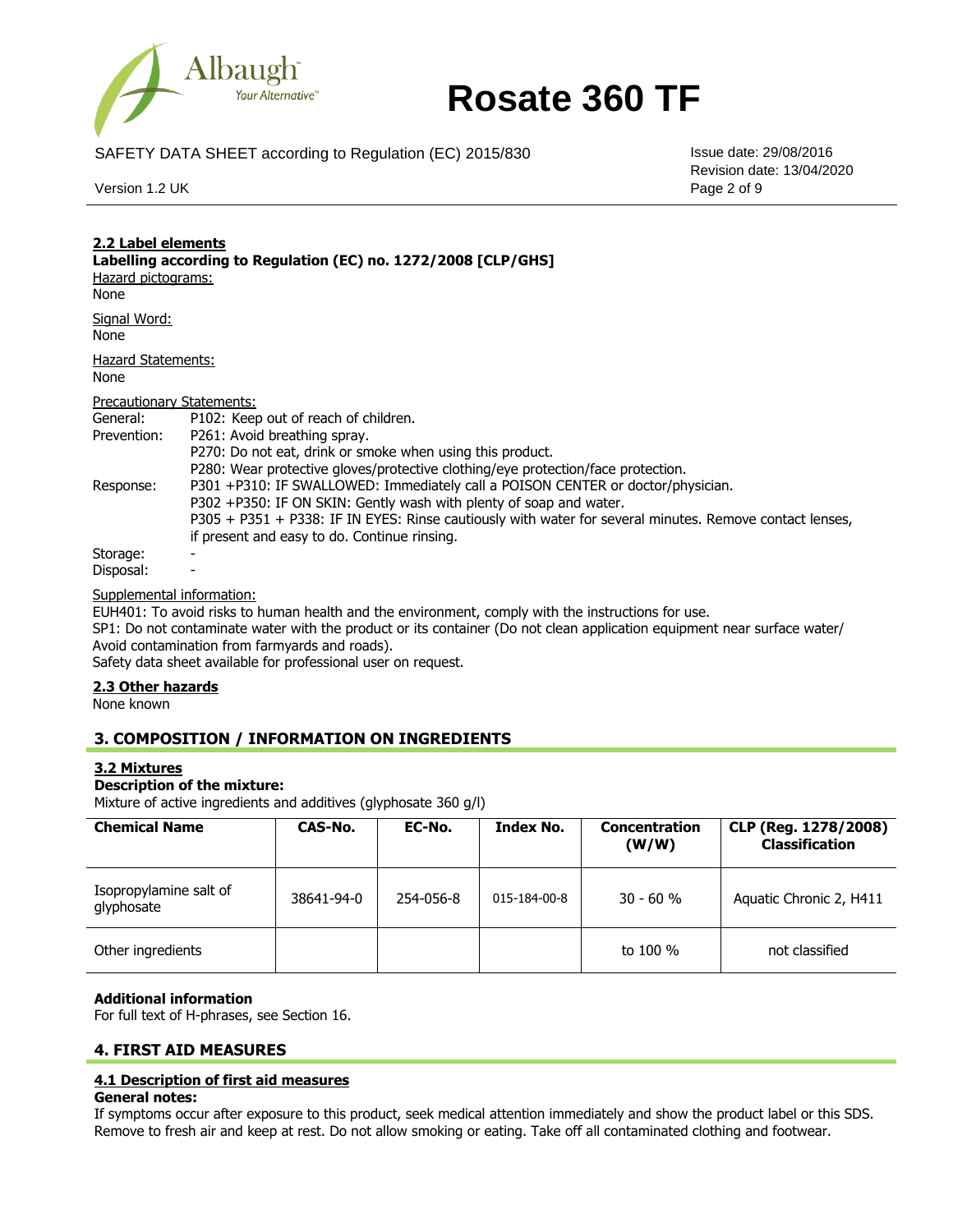

SAFETY DATA SHEET according to Regulation (EC) 2015/830 **ISSUE date:** 29/08/2016

Revision date: 13/04/2020

Version 1.2 UK Page 3 of 9

## **Following inhalation:**

Remove to fresh air and keep at rest in half-upright position. Seek medical attention immediately.

#### **Following skin contact:**

Remove all contaminated clothing. Wash skin with soap and rinse with plenty of water. Seek medical attention if irritation arises. Wash clothes before re-use.

## **Following eye contact:**

Immediately rinse with water. Holding eyes open, continue rinsing for 15 minutes at least. Remove contact lenses as soon as possible. Seek medical attention immediately.

## **Following ingestion:**

If swallowed, DO NOT INDUCE VOMITING: seek medical advice immediately and show this container or label. Remove any residues from mouth and rinse it with plenty of water. Offer the casualty 1 or 2 glasses of water to drink. Never give anything by mouth to an unconscious person.

#### **Self-protection of first aider**

Personal protective equipment for first aid responders is recommended according to potential for exposure (refer to Section 8).

#### **4.2 Most important symptoms and effects, both acute and delayed**

The symptoms and the effects indicated in this section refer to an accidental exposure scenario.

## **Following inhalation:**

Possible slight nasal irritation and discharge. No delayed effects expected.

## **Following skin contact:**

Possible slight transitory redness. No delayed effects expected.

#### **Following eye contact:**

Possible slight transitory redness and swelling. No delayed effects expected.

#### **Following ingestion:**

Significant oral exposure is considered to be unlikely. However, this product may be irritating to mucous membranes but is unlikely to cause anything more than transient discomfort. No significant delayed effects expected.

#### **4.3 Indication of immediate medical attention and special treatment needed**

No need to provide any special means/medicinal products for immediate treatment at the workplace.

#### **Notes for the doctor:**

No specific antidote. Treat symptomatically (decontamination, vital functions). Call a Poison Centre immediately for treatment advice. In case of ingestion gastric lavage may be necessary (with proper laryngeal control). Before emptying the stomach, assess the potential danger arising from lung aspiration against the product toxicity. Report to Albaugh Europe Sàrl any unusual symptoms occurring after exposure by any route.

## **5. FIRE FIGHTING MEASURES**

## **5.1 Extinguishing media**

## **Suitable extinguishing media:**

Carbon dioxide, water spray, alcohol-resistant foam, dry chemical for small fires, alcohol-resistant foam or water spray for large fires.

#### **Unsuitable extinguishing media:**

Solid water jet.

# **5.2 Special hazards arising from the mixture**

## **Hazardous combustion products**

Evolves toxic and corrosive fumes in fire including nitrogen oxides, carbon oxides and phosphorus oxides.

#### **5.3 Advice for fire-fighters**

Clothing conforming to EN469 should be sufficient to deal with fires involving the mixture.

However, a Self-Contained Breathing Apparatus (SCBA) may be required if there is a potential for exposure to combustion fumes.

## **5.4 Additional information**

Provide storage and work areas with suitable fire extinguishers.

Call the Fire Brigade at once to deal with all fires involving pesticides unless the fire is small and immediately controllable. Spray unopened containers with a mist spray to keep cool. If without risk, remove intact containers from exposure to fire. Contain firefighting water, bunding if necessary with sand or earth. Do not allow contamination of public drains or surface or ground waters.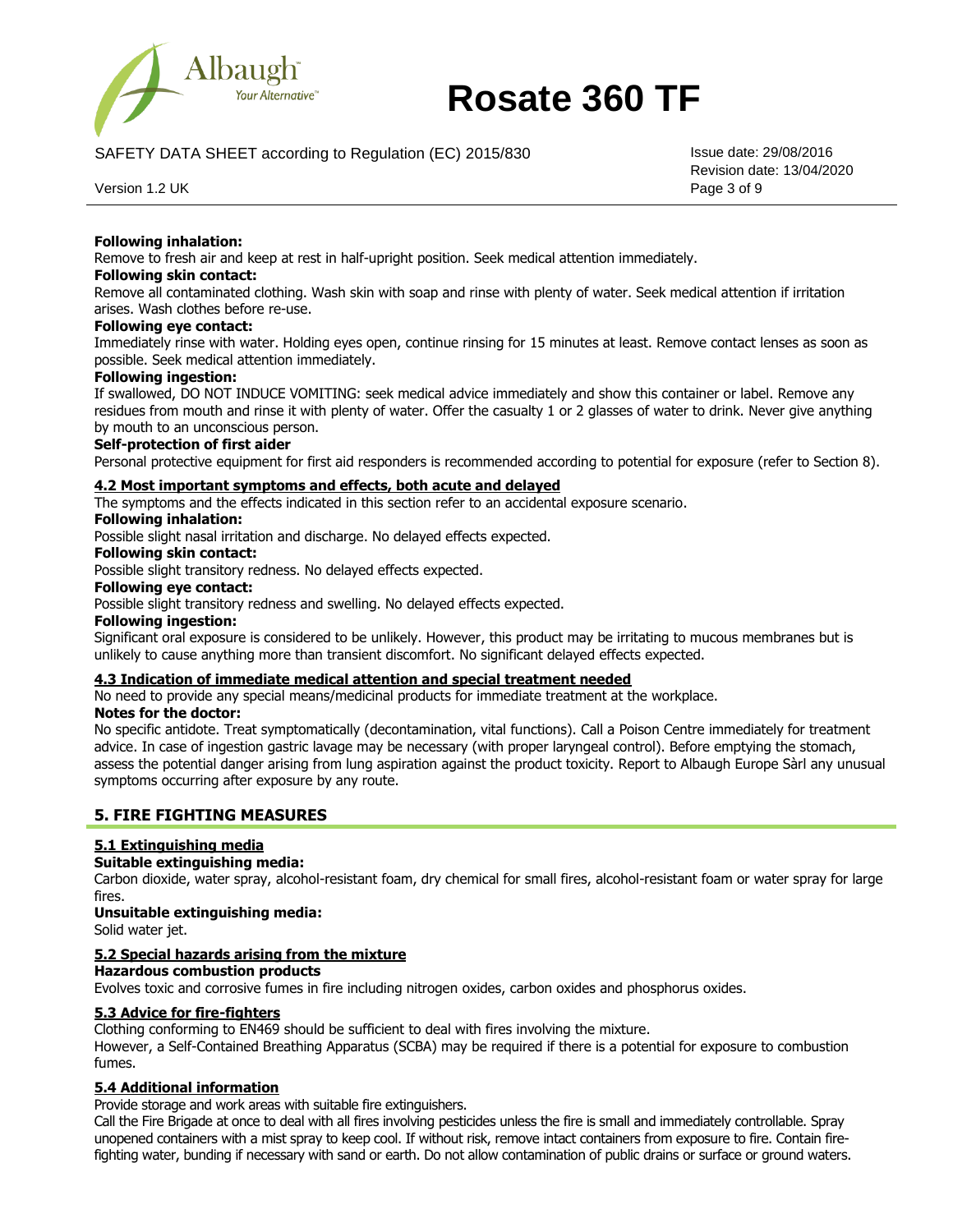

SAFETY DATA SHEET according to Regulation (EC) 2015/830 **ISSUE date:** 29/08/2016

Revision date: 13/04/2020

Version 1.2 UK Page 4 of 9

Dispose of fire debris and contaminated water as advised in the MAFF/HSE "Pesticides: Code of Practice for the Safe Use of Pesticides on Farms and Holdings".

# **6. ACCIDENTAL RELEASE MEASURES**

#### **6.1 Personal precautions, protective equipment and emergency procedures**

## **6.1.1 For non-emergency personnel**

Protective equipment: Remove immediately any contaminated clothing. Wear prescribed personal protective equipment to prevent contact with eyes and skin. A Self-Contained Breathing Apparatus (SCBA) may be required if there is an elevated risk for exposure.

Emergency procedures: Call the emergency services if the release is not immediately controllable. If the release is localized and immediately controllable, provide sufficient ventilation and control the release at its source.

## **6.1.2 For emergency responders**

Clothing conforming to EN469.

## **6.2 Environmental precautions**

Use appropriate containment to avoid environmental contamination. Control the release at its source. Contain the spill to prevent it from spreading, contaminating soil or entering sewage and drainage systems or any body of water. Inform the local water company if the release enters drains and the Environment Agency (England and Wales), the Scottish Environmental Protection Agency (Scotland) or the Environment and Heritage Service (Northern Ireland) if it enters surface or ground waters.

## **6.3 Methods and material for containment and cleaning up**

### **For containment**

Clean up spills immediately and place in a compatible disposal container. Contain spill by diking with earth, sand or absorbent material and place into a compatible marked disposal container.

### **For cleaning up**

Scrub area with a hard water detergent. Soak up wash liquid with additional absorbent material and place into a compatible marked disposal container. Seal container and arrange for disposal.

# **Other information**

Not Applicable

#### **6.4 Reference to other sections**

Refer to Section 8 for personal protective equipment and to Section 13 for disposal instructions.

# **7. HANDLING AND STORAGE**

## **7.1 Precautions for safe handling**

Obtain special instructions before use. Do not handle until all safety precautions have been read and understood. Provide suitable ventilation in the areas where the product is stored and used. Contaminated work clothing should not be allowed out of the workplace. Avoid all contact by mouth, with eyes and skin. Wear personal protective equipment as specified in Section 8. When using, do not eat, drink or smoke. Remove contaminated clothing and protective equipment before meals and after work. Wash hands and exposed skin before meals and after work. Wash all protective clothing thoroughly after use, especially the insides of gloves.

#### **7.2 Conditions for safe storage, including any incompatibilities**

The mixture is stable under normal ambient conditions. Keep in original container, in a dry, cool and safe place. Store in a locked, suitable store. Keep away from any source of ignition. Keep out of the reach of children and unauthorised personnel. Keep away from food, drink and animal feeding stuffs.

# **7.3 Specific end use(s)**

Product for professional use as directed by the product label, every other use is hazardous.

# **8. EXPOSURE CONTROL/PERSONAL PROTECTION**

#### **8.1 Control Parameters**

#### **Occupational Exposure limit values**

No occupational Exposure limit values have been set for the mixture or its components.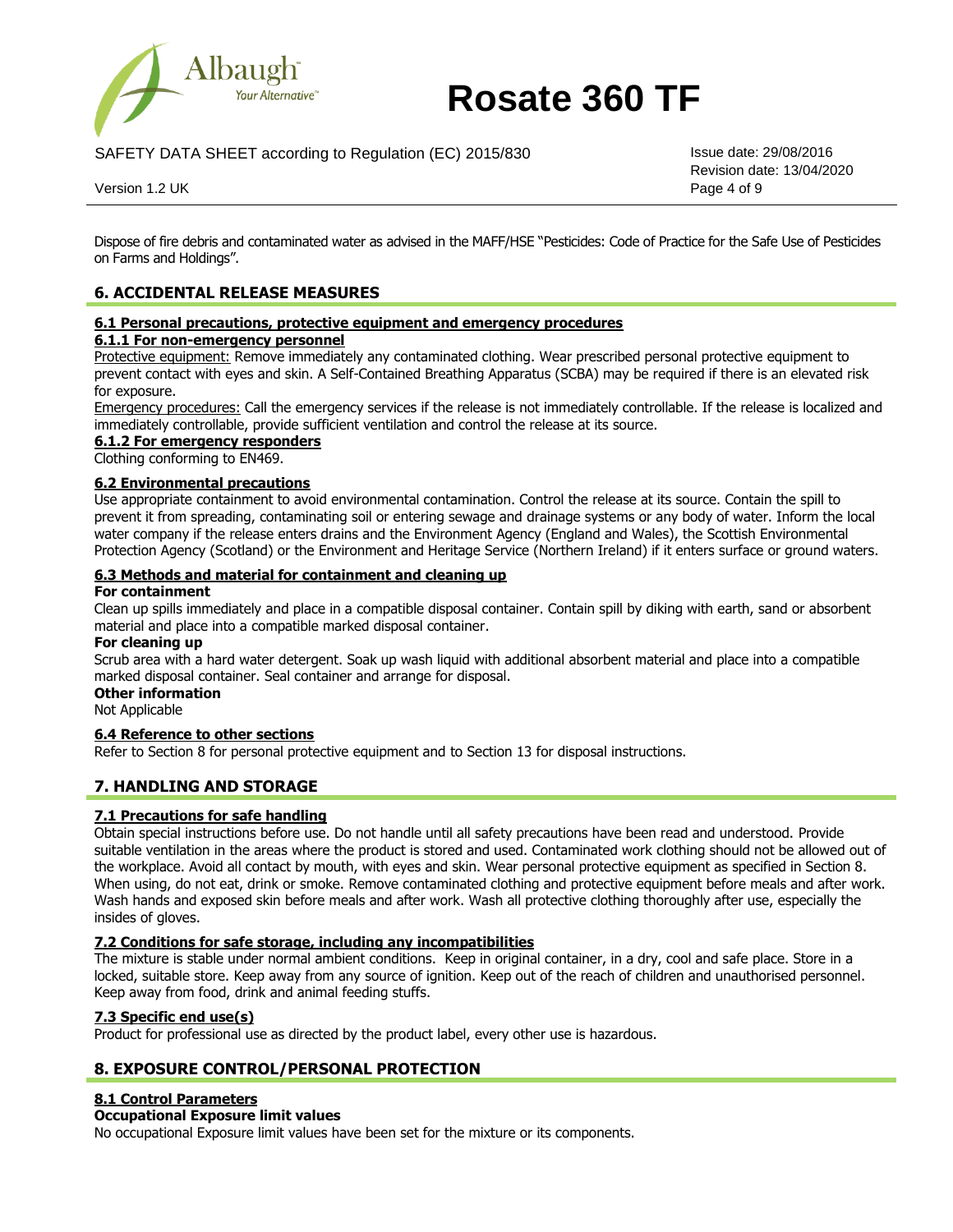

SAFETY DATA SHEET according to Regulation (EC) 2015/830 Issue date: 29/08/2016

Version 1.2 UK Page 5 of 9

Revision date: 13/04/2020

## **Information on monitoring procedures**

None available.

## **8.2 Exposure controls**

## **8.2.1 Appropriate engineering controls**

Engineering controls and appropriate work processes must be used to eliminate or reduce worker and environmental exposure in the areas where the substance is handled, transported, loaded, unloaded, stored and used. These measures must be adequate for the extent of the actual risk. Provide adequate local exhaust ventilation. Use specialized transfer systems if available.

## **8.2.2 Personal protection equipment**

## **Eye and face protection**

Avoid contact with eyes. If there is a significant potential for contact, wear suitable eye and face protection (EN 166). **Skin protection:**

Hand protection: Wear suitable protective gloves against chemicals (EN 374 part 1, 2, 3). Nitrile rubber min. 0.5mm thick and 300mm long gloves are the ones proven to be the most suitable according to tests on pesticide products.

Wash the gloves thoroughly after each use, especially the insides. Replace gloves if damaged and before exceeding the breakthrough time.

Body protection: Avoid contact with skin. If there is a significant potential for contact, wear suitable coveralls (ISO 13982-1, Type 5, EN 13034, Type 6).

Other skin protection: None specified.

**Respiratory protection:** No special requirement when used as recommended. If a risk assessment shows that engineering controls do not provide adequate respiratory protection to exposure to spray particles, wear particle filtering half mask (EN 149) or half mask connected to particle filter (EN 140 + 143).

## **8.2.3 Environmental exposure controls**

Implement all applicable local and community environmental protection legislation. Refer to Section 15. Use appropriate containment to avoid environmental contamination. Do not empty into drains. Do not contaminate water with the product or used container. Do not clean application equipment near surface water. Avoid contamination via drains from farmyards and roads. Refer to Section 12 and 13.

# **9. PHYSICAL AND CHEMICAL PROPERTIES**

## **9.1 Information on basic physical and chemical properties**

| a)            | <i>Appearance:</i>                            | Liguid                                                                                                |
|---------------|-----------------------------------------------|-------------------------------------------------------------------------------------------------------|
|               | Colour:                                       | Pale yellow - orange                                                                                  |
| b)            | Odour:                                        | Slight                                                                                                |
| $\mathcal{C}$ | Odour threshold:                              | Not determined – not required under all applicable pesticide legislation.                             |
| d)            | pH:                                           | 5.0                                                                                                   |
| e)            | Melting point/freezing point:                 | Not applicable $-$ the mixture is a liquid at ambient temperature and<br>must be protected from frost |
| f)            | Initial boiling point and boiling range:      | No data available                                                                                     |
| $g$ )         | Flash point:                                  | No data available                                                                                     |
| h)            | Evaporation rate:                             | Not available - not required under all applicable pesticide legislation.                              |
| i)            | Flammability (solid, gas):                    | Not applicable (liquid)                                                                               |
| j)            | Upper/lower flammability or explosive limits: | Not applicable $-$ the mixture is water-based                                                         |
| k)            | <i>Vapour pressure:</i>                       | No significant volatility $-$ the mixture is water-based                                              |
| $\iota$       | Vapour density:                               | Not applicable - not required under all applicable pesticide legislation.                             |
| m)            | <i>Density:</i>                               | 1.171 $q/ml$ (20 $°C$ )                                                                               |
| n)            | Solubility(ies)                               |                                                                                                       |
|               | Solubility (water):                           | Completely miscible in water                                                                          |
| O)            | Partition coefficient: n-octanol/water:       | Log Pow:-3.2 (25 °C) glyphosate                                                                       |
| p)            | Auto-ignition temperature:                    | Not available                                                                                         |
|               | Minimum Ignition Temperature:                 | Not available                                                                                         |
|               | <b>Minimum Ignition Energy:</b>               | Not available                                                                                         |
|               |                                               |                                                                                                       |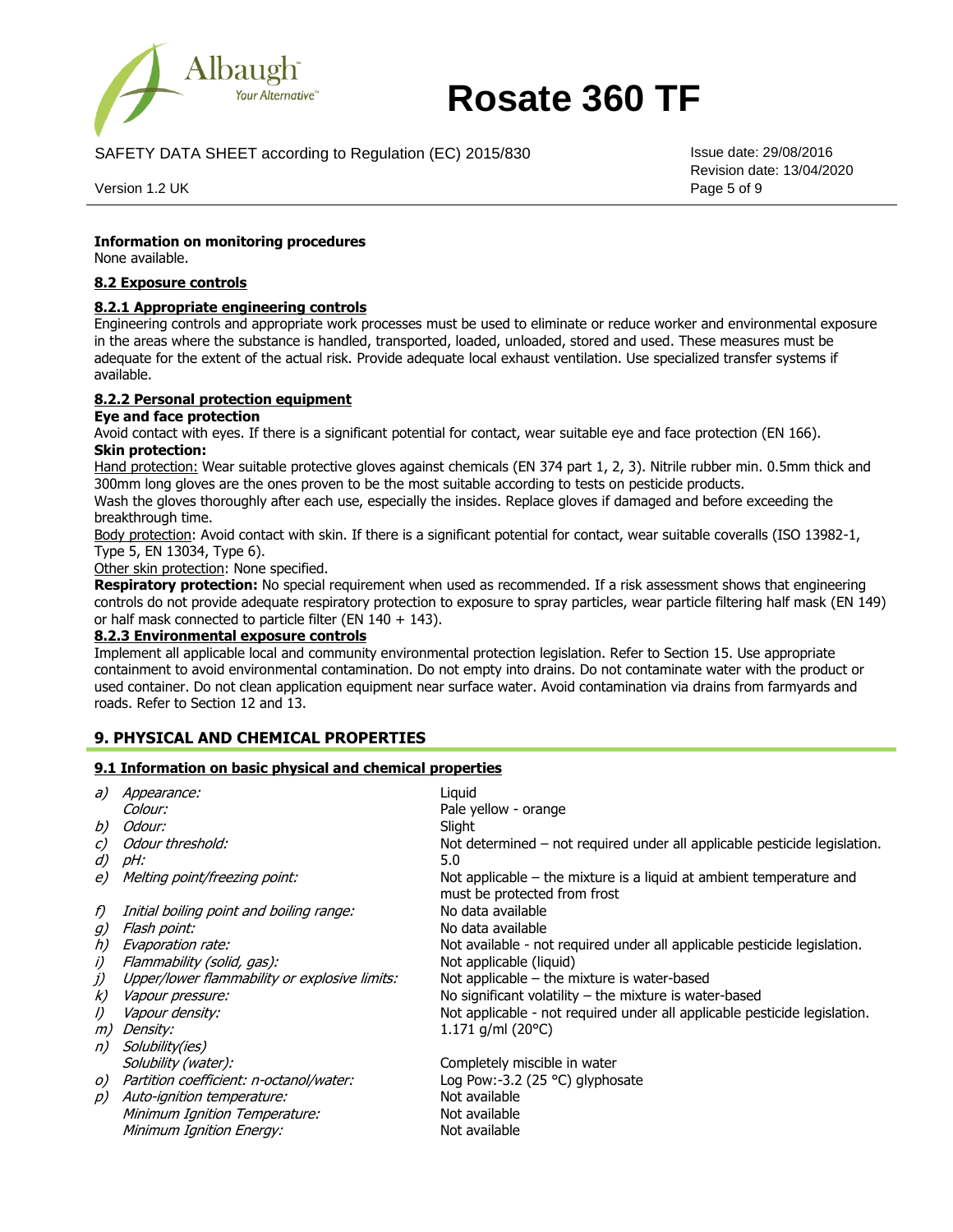

SAFETY DATA SHEET according to Regulation (EC) 2015/830 Issue date: 29/08/2016

Version 1.2 UK Page 6 of 9

Revision date: 13/04/2020

- q) Decomposition temperature: No data available
- r) Viscosity: Dynamic: 32,4 mPa.s (20°C)
- s) Explosive properties:<br>
t) Oxidising properties: Explosive and Social System Mot an oxidising agent.
- $t)$  Oxidising properties:

#### **9.2 Other information** None

# **10. STABILITY AND REACTIVITY**

# **10.1 Reactivity**

Non-reactive when stored in original container under normal conditions of storage and use.

## **10.2 Chemical stability**

Stable when stored in original container under normal conditions of storage and use.

## **10.3 Possibility of hazardous reactions**

No hazardous reactions when stored in original container under normal conditions of storage and use. Reacts with strong bases and strong oxidising substances, galvanised steel and unlined mild steel with the release of hydrogen, a highly flammable gas that may explode.

Kinematic: 26,0 cSt (20°C)

## **10.4 Conditions to avoid**

Contact with galvanised steel and unlined mild steel, strong bases and strong oxidising substances. Do not store in proximity of sources of ignition and direct sunlight.

#### **10.5 Incompatible materials**

Galvanised steel and unlined mild steel. Avoid contact with strong bases and strong oxidising substances.

#### **10.6 Hazardous decomposition products**

During decomposition evolves toxic fumes including nitrogen oxides, carbon oxides and phosphorus oxides.

# **11. TOXICOLOGICAL INFORMATION**

# **11.1 Information on toxicological effects**

## **11.1.2 Mixtures**

All the data contained in this section are derived from test data on similar mixture unless otherwise stated.

|    | a) Acute toxicity:                             |                                                                                                         |
|----|------------------------------------------------|---------------------------------------------------------------------------------------------------------|
|    | LD <sub>50</sub> oral, rat:                    | $>$ 2000 mg/kg bw                                                                                       |
|    | LD <sub>50</sub> dermal, species not reported: | $>4000$ mg/kg bw                                                                                        |
|    | $LC_{50}$ inhalation, rat:                     | No data available                                                                                       |
| b) | <b>Skin corrosion/irritation:</b>              | Not irritant. Not classified as a skin irritant under Regulation (EC) 1272/2008                         |
| C) | Serious eye damage/irritation:                 | Slight irritant. Not classified as an eye irritant under Regulation (EC) 1272/2008                      |
| d) | <b>Respiratory or skin sensitization:</b>      | The product is not classified as a respiratory or skin sensitizer in animal studies                     |
| e) | <b>Germ cell mutagenicity:</b>                 | Not classified as mutagenic on the basis of mixture component information                               |
| f) | <b>Carcinogenicity:</b>                        | Not classified as carcinogenic on the basis of mixture component information                            |
| g) | <b>Reproductive toxicity:</b>                  | Not classified as a reproductive toxicant on the basis of mixture component<br>information              |
|    | h) $STOT$ – single exposure:                   | Not classified as hazardous for single dose toxicity on the basis of mixture<br>component information   |
| i) | STOT - repeated exposure:                      | Not classified as hazardous for repeated dose toxicity on the basis of mixture<br>component information |
| j) | <b>Aspiration hazard:</b>                      | Not classified as hazardous by aspiration on the basis of mixture component<br>information.             |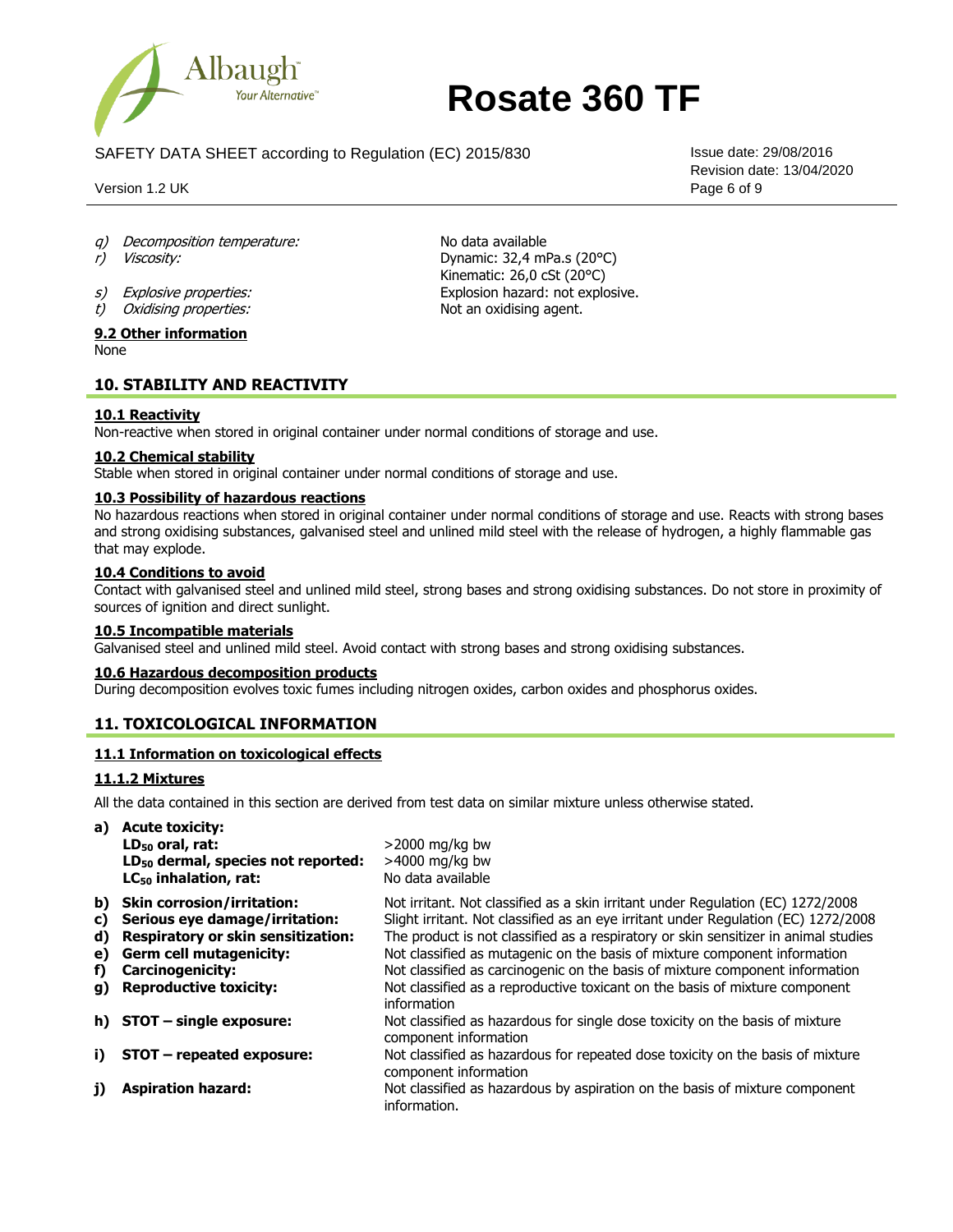

SAFETY DATA SHEET according to Regulation (EC) 2015/830 Issue date: 29/08/2016

Version 1.2 UK Page 7 of 9

Revision date: 13/04/2020

# **Likely routes of exposure and related long and short term symptoms and health effects:**

| <b>Inhalation:</b> There is a low risk of exposure by inhalation.<br>Short-term symptoms and effects:<br>Possible slight nasal irritation and discharge.                                                 | Long-term symptoms and effects:<br>No evidence of long-term effects after prolonged or repeated<br>exposure. |
|----------------------------------------------------------------------------------------------------------------------------------------------------------------------------------------------------------|--------------------------------------------------------------------------------------------------------------|
| Eye contact: There is a risk of exposure by eye contact.<br>Short-term symptoms and effects:<br>Possible slight transitory redness and swelling.                                                         | Long-term symptoms and effects:<br>No evidence of long-term effects after prolonged or repeated<br>exposure. |
| Skin contact: There is a risk of exposure by skin contact.<br>Short-term symptoms and effects:<br>Possible slight transitory redness.                                                                    | Long-term symptoms and effects:<br>No evidence of long-term effects after prolonged or repeated<br>exposure. |
| <b>Ingestion:</b> There is a very low risk of accidental exposure by ingestion.<br>Short-term symptoms and effects:<br>Possible mild gastrointestinal effects.                                           | Long-term symptoms and effects:<br>No evidence of long-term effects after prolonged or repeated<br>exposure. |
|                                                                                                                                                                                                          |                                                                                                              |
| <b>12. ECOLOGICAL INFORMATION</b>                                                                                                                                                                        |                                                                                                              |
| All the information and data contained in this section are derived from data on similar mixtures.                                                                                                        |                                                                                                              |
| 12.1 Toxicity                                                                                                                                                                                            |                                                                                                              |
| <b>Acute Toxicity</b><br>LC <sub>50</sub> fish, species not reported (96h):<br>EC <sub>50</sub> aquatic invertebrates, <i>Daphnia</i> sp. (48h):<br>ErC <sub>50</sub> algae, species not reported (72h): | $>100$ mg/l<br>$>100$ mg/l<br>$>100$ mg/l                                                                    |
| 12.2 Persistence and degradability:                                                                                                                                                                      | Inherently biodegradable                                                                                     |
| 12.3 Bioaccumulative potential:                                                                                                                                                                          | No significant potential for bioaccumulation                                                                 |
| 12.4 Mobility in soil:                                                                                                                                                                                   | Not readily mobile, binds strongly to soil                                                                   |
| 12.5 Results of PBT and vPvB assessment:                                                                                                                                                                 | No PBT or vPvB assessments have been carried out on the mixture;<br>please refer to 12.1, 12.2 & 12.3.       |

## **13. DISPOSAL CONSIDERATIONS**

#### **13.1 Waste treatment methods**

Disposal of waste product, contaminated packaging materials and any excess diluted spray should be in accordance with 'The Hazardous Waste (England and Wales) Regulations 2005' and any other applicable local or national legislation (for guidance refer to the MAFF/HSE "Pesticides: Code of Practice for the Safe Use of Pesticides on Farms and Holdings").

For the handling and management of accidental release, follow the information given under Section 6 and 7.

# **14. TRANSPORT INFORMATION**

The mixture is not classified as hazardous for transport.

| 14.1 UN number                    |  |
|-----------------------------------|--|
| 14.2 UN Proper shipping name      |  |
| 14.3 Transport hazard class(es)   |  |
| 14.4 Packing group                |  |
| <b>14.5 Environmental hazards</b> |  |
|                                   |  |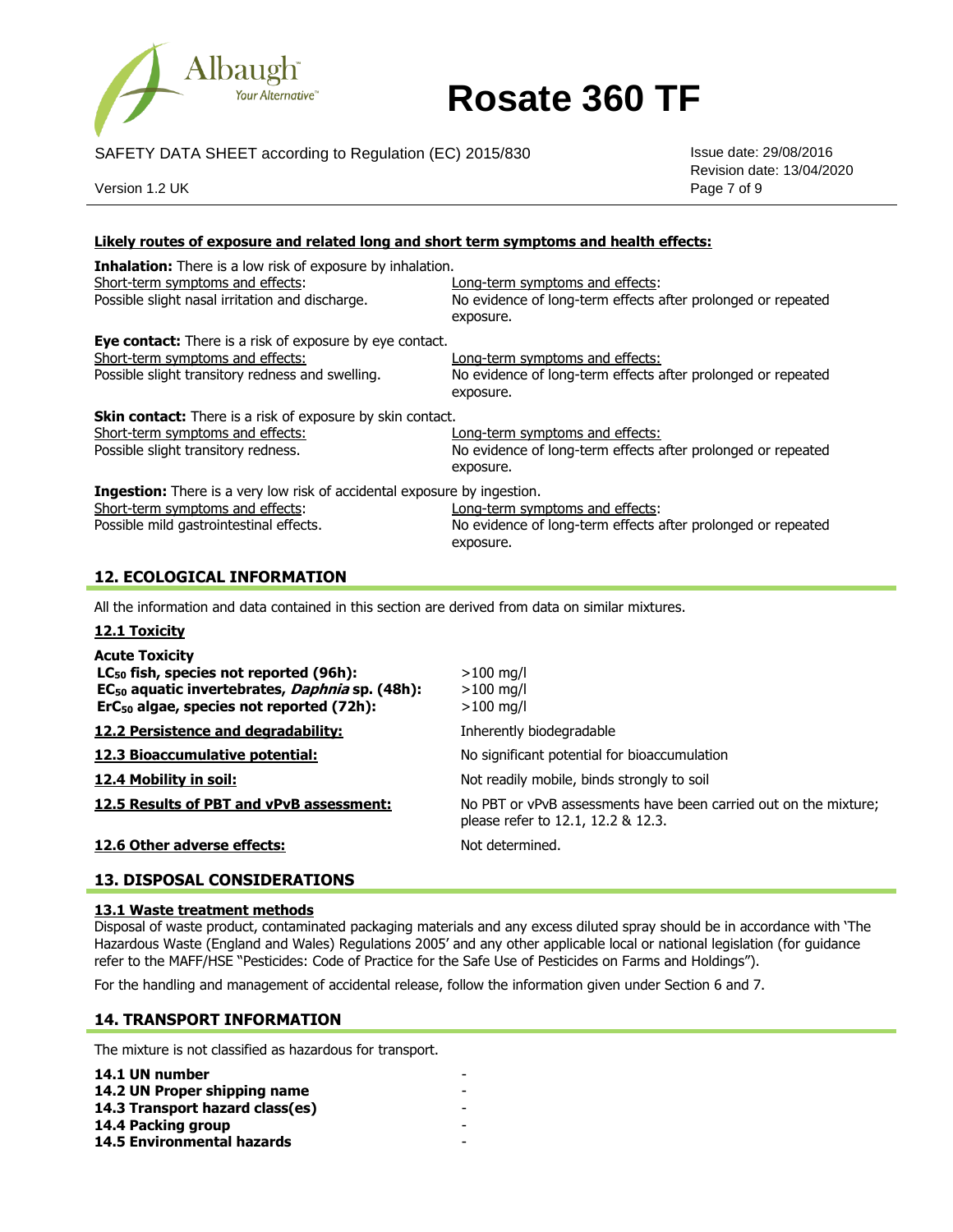

SAFETY DATA SHEET according to Regulation (EC) 2015/830 **ISSUE date:** 29/08/2016

Version 1.2 UK Page 8 of 9

Revision date: 13/04/2020

**14.6 Special Precautions for User 14.7 Transport in bulk according to Annex II of MARPOL and the IBC Code**

# **15. REGULATORY INFORMATION**

## **15.1 Safety, health and environmental regulations/legislation specific for the substance or mixture**

-

## **EU Regulations**

REGULATION (EC) No 1107/2009 of The European Parliament and of the Council of 21 October 2009 concerning the placing of plant protection products on the market and repealing Council Directives 79/117/EEC and 91/414/EEC.

REGULATION (EC) No 1272/2008 of the European Parliament and of the Council of 16 December 2008 on classification, labelling and packaging of substances and mixtures, amending and repealing Directives 67/548/EEC and 1999/45/EC, and amending Regulation (EC) No 1907/2006.

REGULATION (EC) No 1907/2006 of the European Parliament and of the Council of 18 December 2006 concerning the Registration, Evaluation, Authorisation and Restriction of Chemicals (REACH), establishing a European Chemicals Agency, amending Directive 1999/45/EC and repealing Council Regulation (EEC) No 793/93 and Commission Regulation (EC) No 1488/94 as well as Council Directive 76/769/EEC and Commission Directives 91/155/EEC, 93/67/EEC, 93/105/EC and 2000/21/EC, including amendments.

COMMISSION REGULATION (EU) No 2015/830 of 28 May 2015 amending Regulation (EC) No 1907/2006 of the European Parliament and of the Council on the Registration, Evaluation, Authorisation and Restriction of Chemicals (REACH)

#### **National Regulations/legislation:**

The Chemicals (Hazard Information & Packaging for Supply) Regulations 2009 (CHIP 4) Health and Safety at Work etc. Act 1974, as amended, the Control of Substances Hazardous to Health Regulations 1999 (COSHH), as amended.

#### **15.2 Chemical Safety Assessment**

No Chemical Safety Assessment under Regulation (EC) 1907/2006 is required and has not been carried out.

## **16. OTHER INFORMATION**

#### **a) Indication of changes:**

The numbering system identifying new versions and/or revisions of this SDS is incremental. An increment by an integer number identifies the issue of a new version requiring provision of updates according to Article 31(9) of REACH, while an increment by a decimal identifies minor changes such as typographical errors, text improvements and/or formatting.

Revisions indicated by a decimal point do not affect the risk management measures or information on hazards, do not refer to restrictions imposed and/or to authorisations granted or refused.

The paragraphs where changes have been made are indicated by the symbol '!' in the margin.

Differences between this version and the previous one: Periodic revision without textual changes.

#### **b) Abbreviations and acronyms:**

Aquatic Chronic 2: Hazardous to the aquatic Environment, Long term Aquatic Hazard Category 2 STOT: Specific Target Organ Toxicity

## **c) Key literature references and sources for data:**

Albaugh Europe Sàrl ECHA Guidance on the compilation of safety data sheets ECHA Guidance on the application of the CLP Criteria

## **d) Classification and procedure used to derive the classification for mixtures according to Regulation (EC) 1272/2008 [CLP]**

| <b>Classification according to Regulation</b><br>(EC) Nr. 1272/2008 | <b>Classification procedure</b>                |
|---------------------------------------------------------------------|------------------------------------------------|
| Not classified                                                      | On basis of study data and calculation methods |